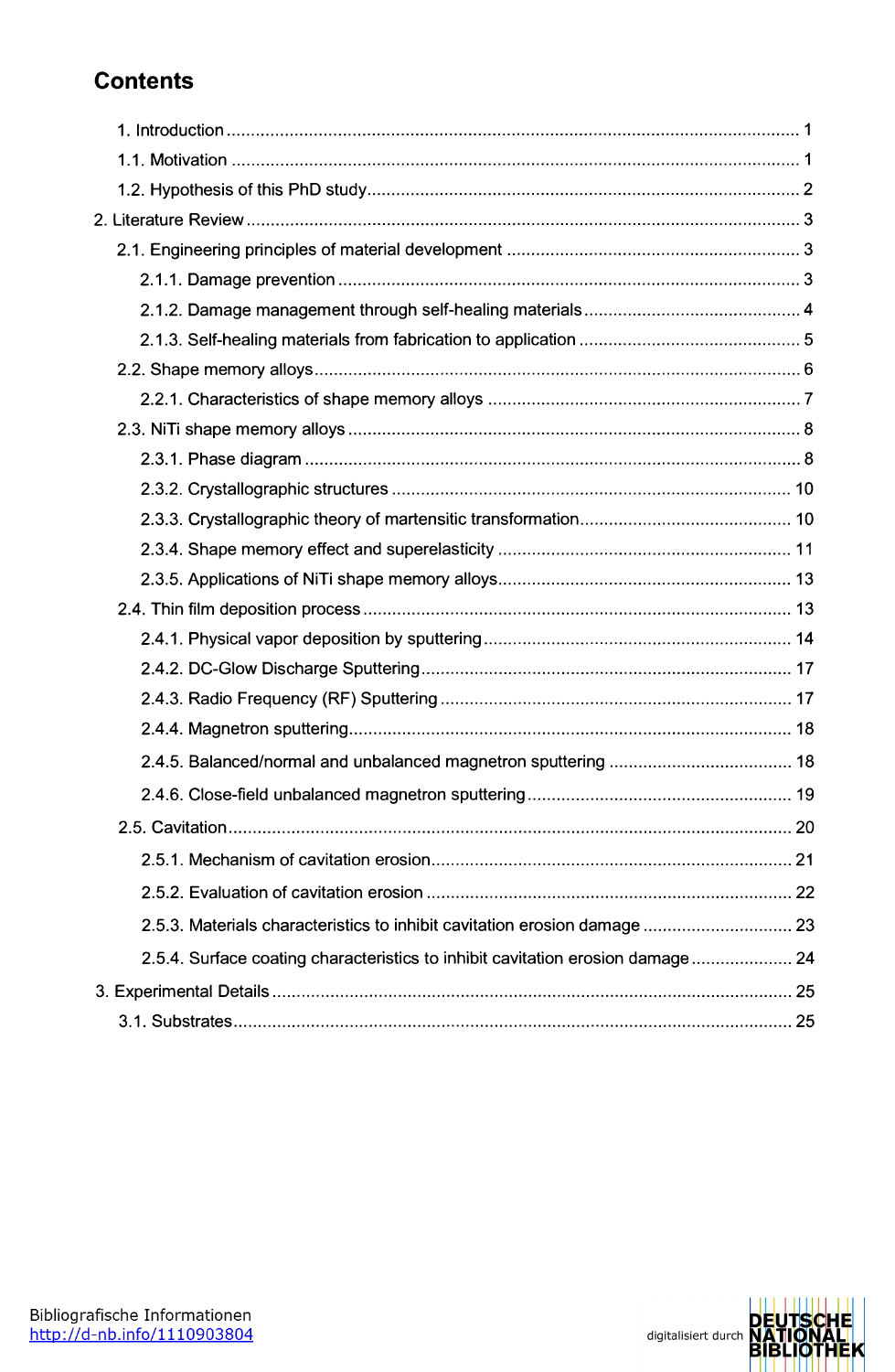| 4.1. Development of NiTi thin films by finding a suitable annealing technique  32           |  |
|---------------------------------------------------------------------------------------------|--|
|                                                                                             |  |
|                                                                                             |  |
|                                                                                             |  |
|                                                                                             |  |
|                                                                                             |  |
|                                                                                             |  |
| 4.2. Development of NiTi thin films by finding an optimum in-situ annealing temperature  48 |  |
|                                                                                             |  |
|                                                                                             |  |
|                                                                                             |  |
|                                                                                             |  |
|                                                                                             |  |
|                                                                                             |  |
|                                                                                             |  |
|                                                                                             |  |
| 4.3. Development of NiTi thin films by finding the most suitable sputtering targets  67     |  |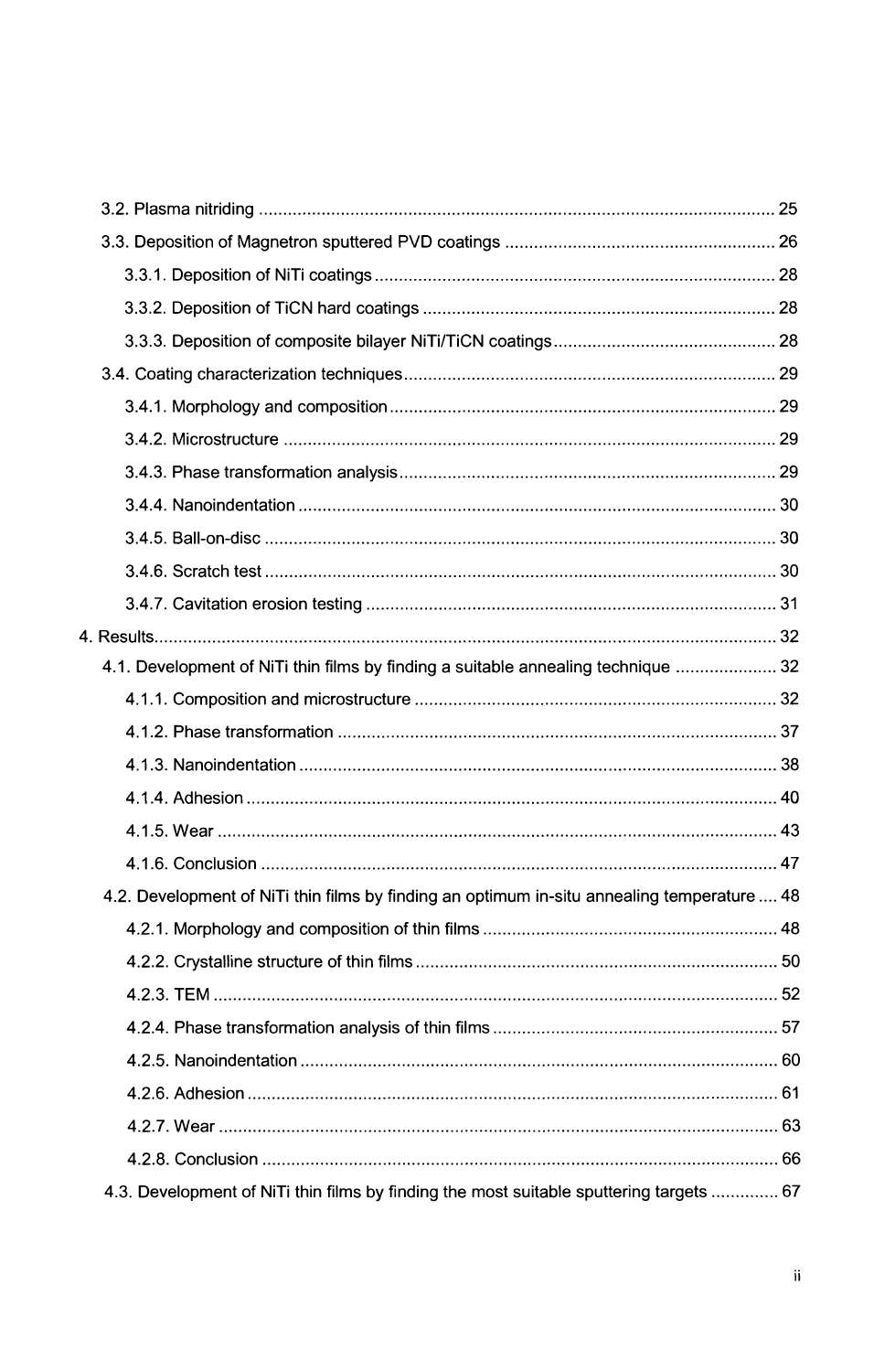| 4.8. Application capability of developed self-healing composite NiTi based coatings 116 |  |
|-----------------------------------------------------------------------------------------|--|